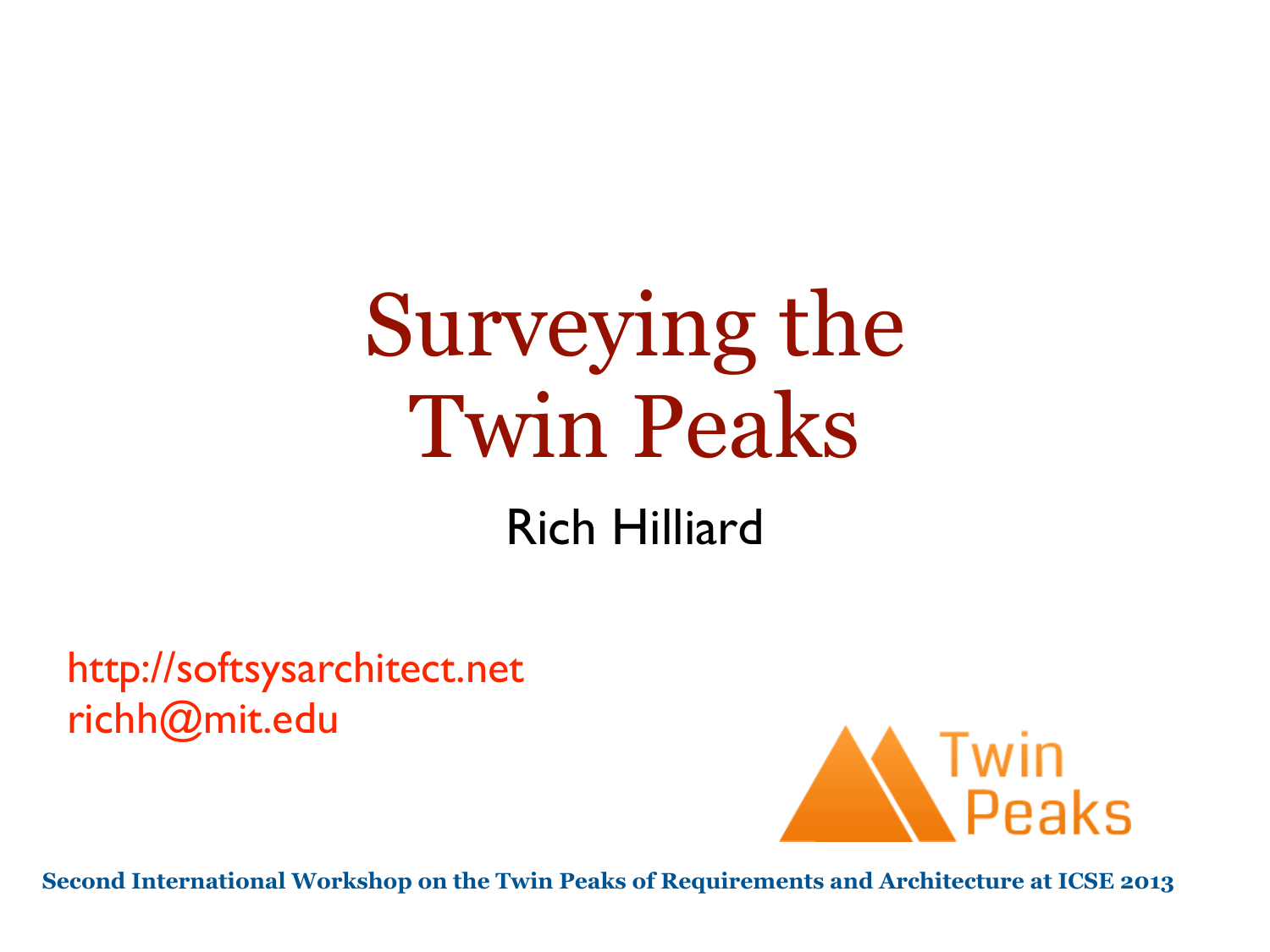Surveying is essential "in the planning and execution of nearly every form of construction"\*

\* Wikipedia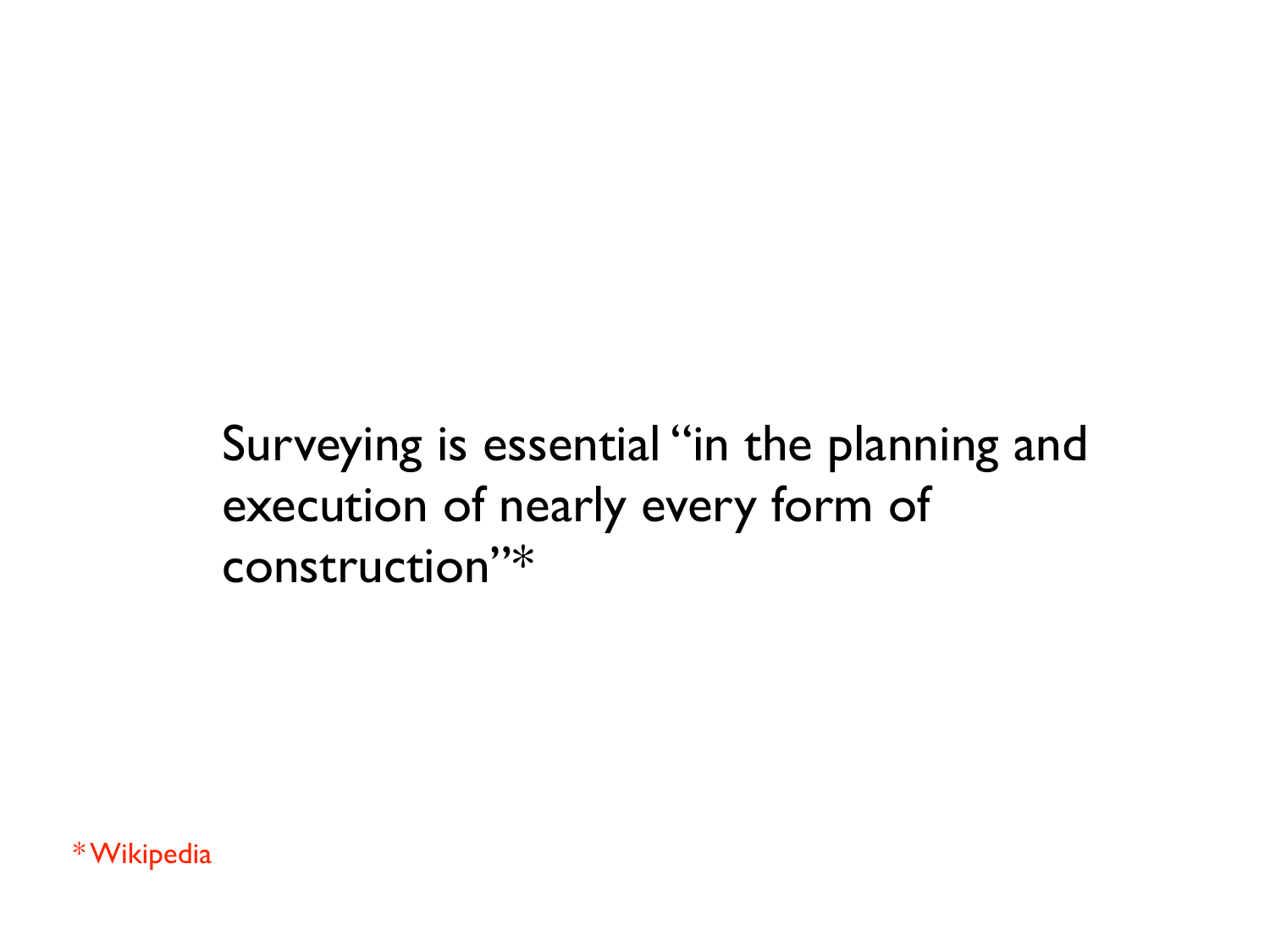I prefer surveying for a week to spending a week in fashionable society even of the best class. — Ellen Henrietta Swallow Richards

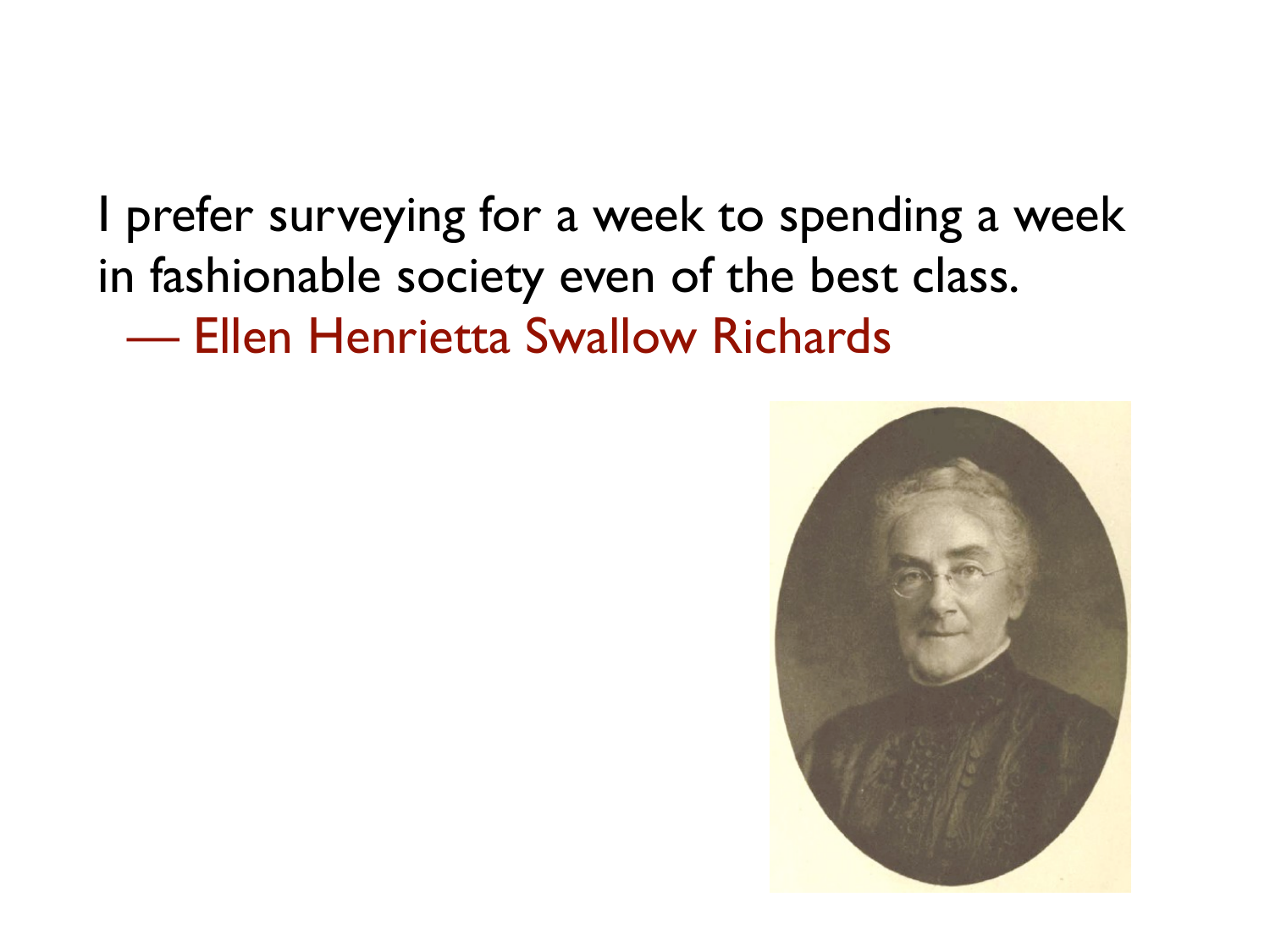#### Preliminaries

- Invited talks are intended as provocation
- These are thoughts-in-progress\*
- The usual talk is "functionally decomposed" ∗e.g., background ➞ problem ➞ solution

\* See also my: In search of the Higgs, or What's wrong with SEMAT?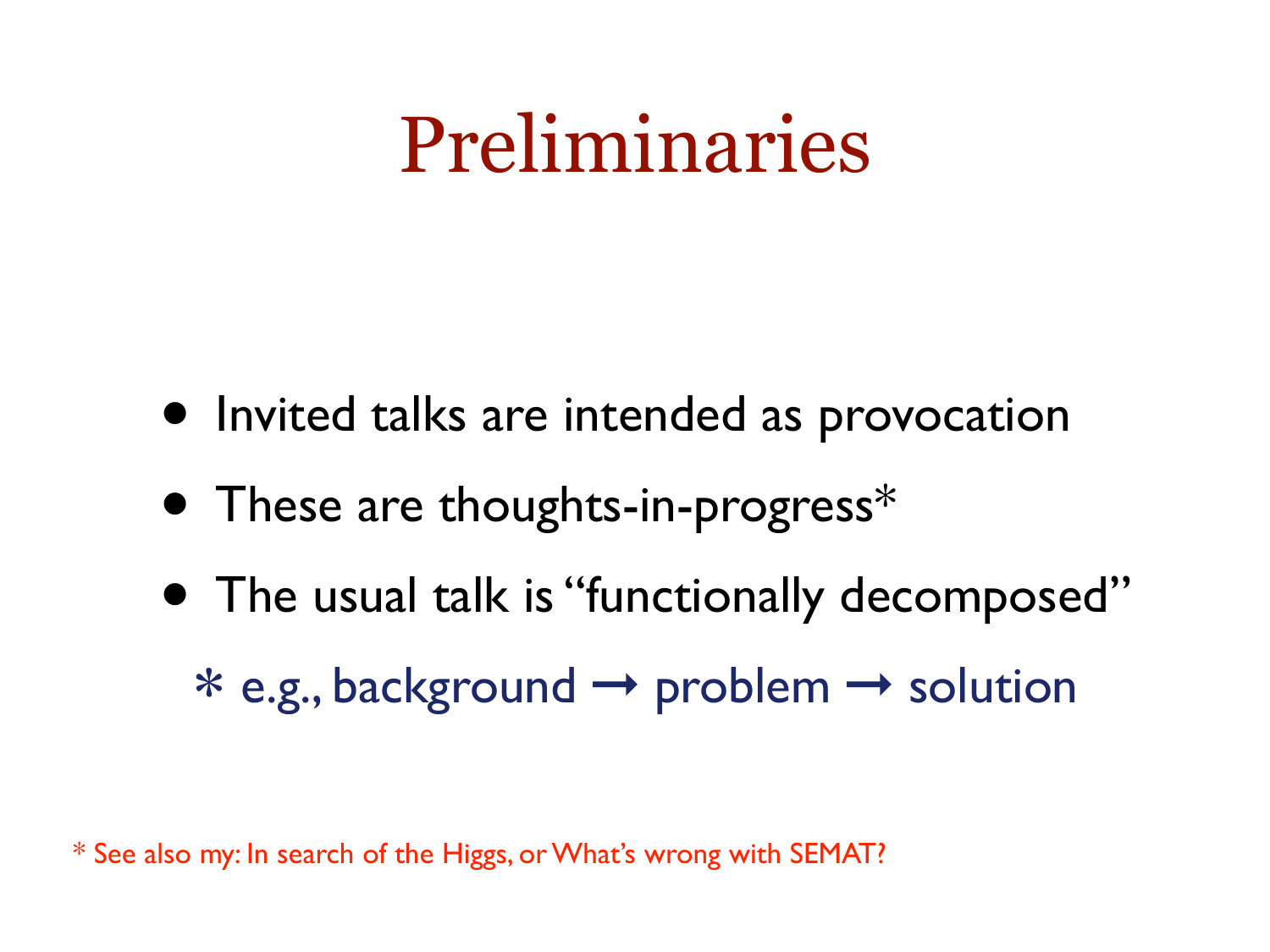# My Prejudices

- Skeptical of "process"
- "NFRs" are dysfunctional
- Architecture is architecture
- Requirements, Architecture, ... are interestrelative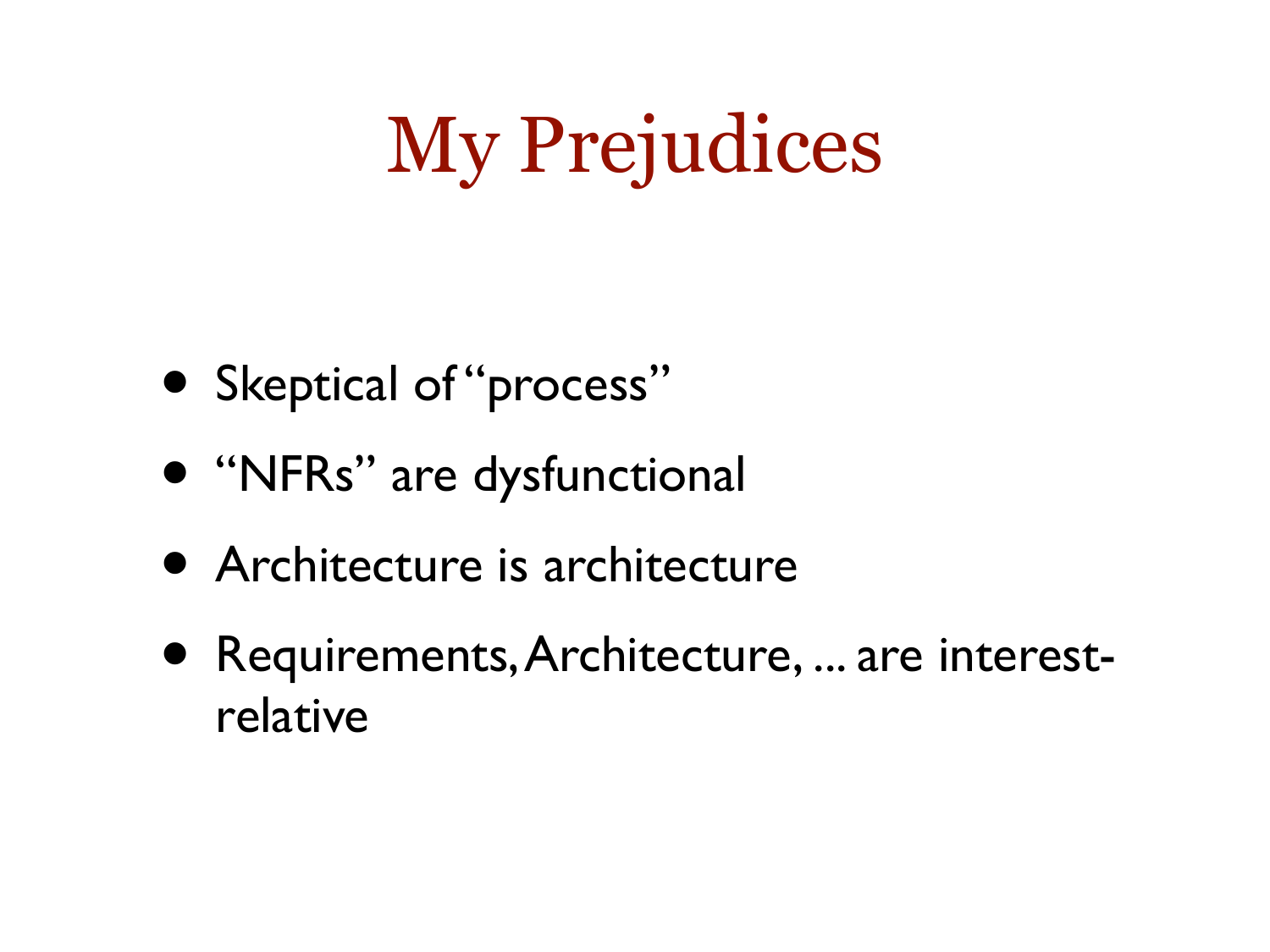## Process skeptic

- Method follows concept
- Tools follow from method
- Process doesn't follow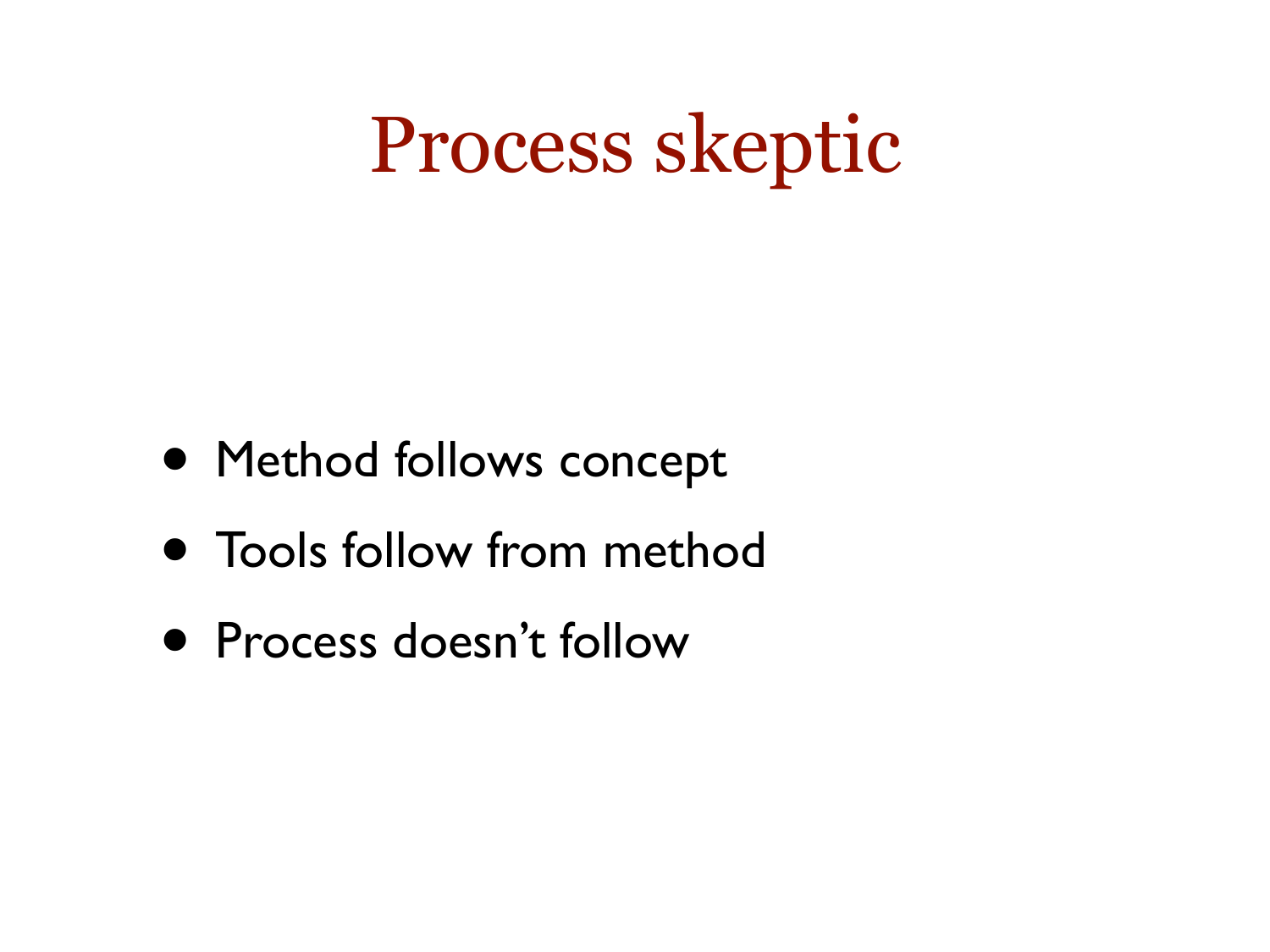# NFRs are dysfunctional

- "NFR" is a non-category\*
- Usually treated as after-thought

\* *Framing Stakeholders' Concerns,* Guest editors' introduction, *IEEE Software*. Nov-Dec 2010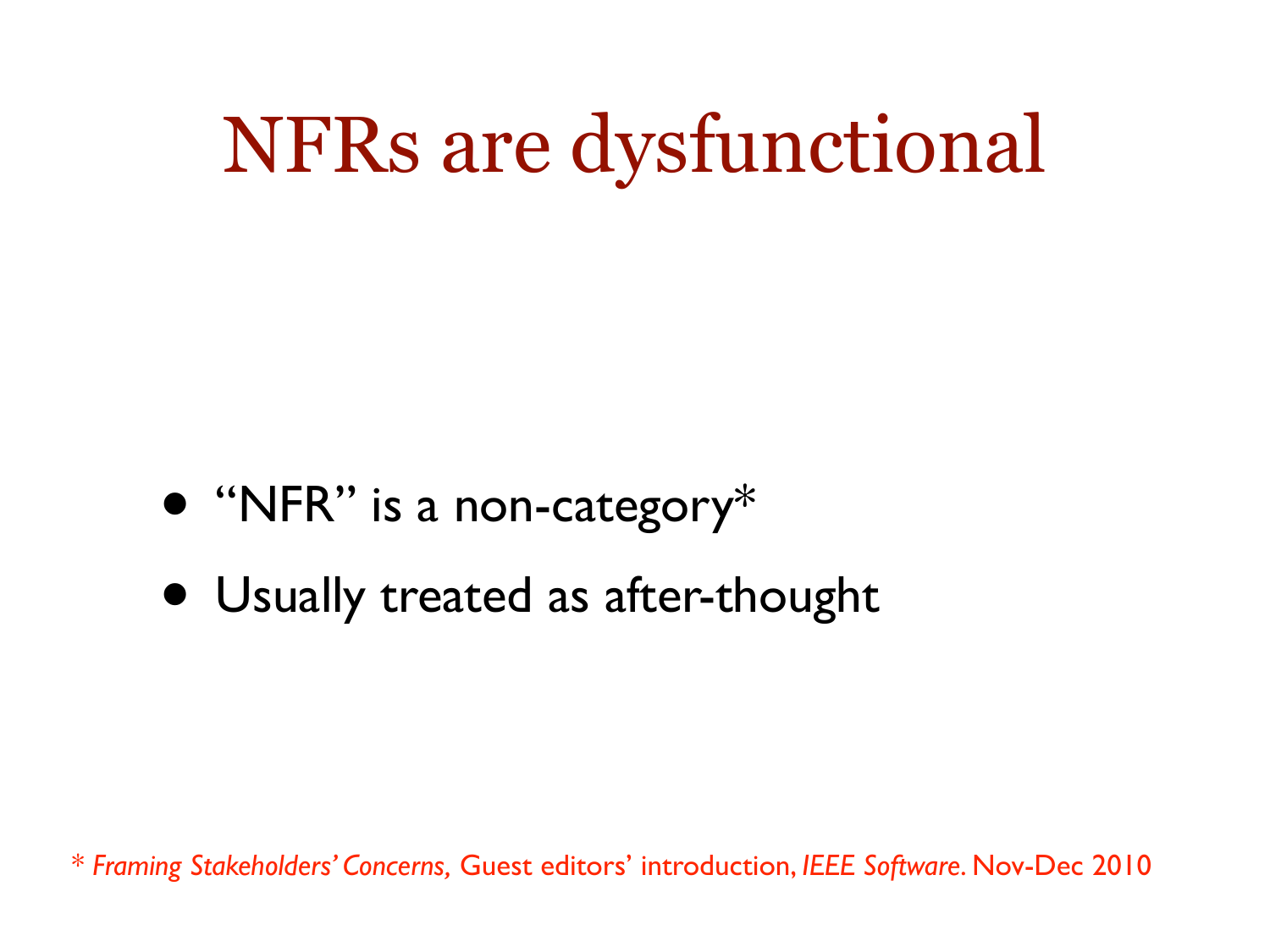#### Architecture is Architecture\*



\* Architecture Description in-the-large (WICSA 2009)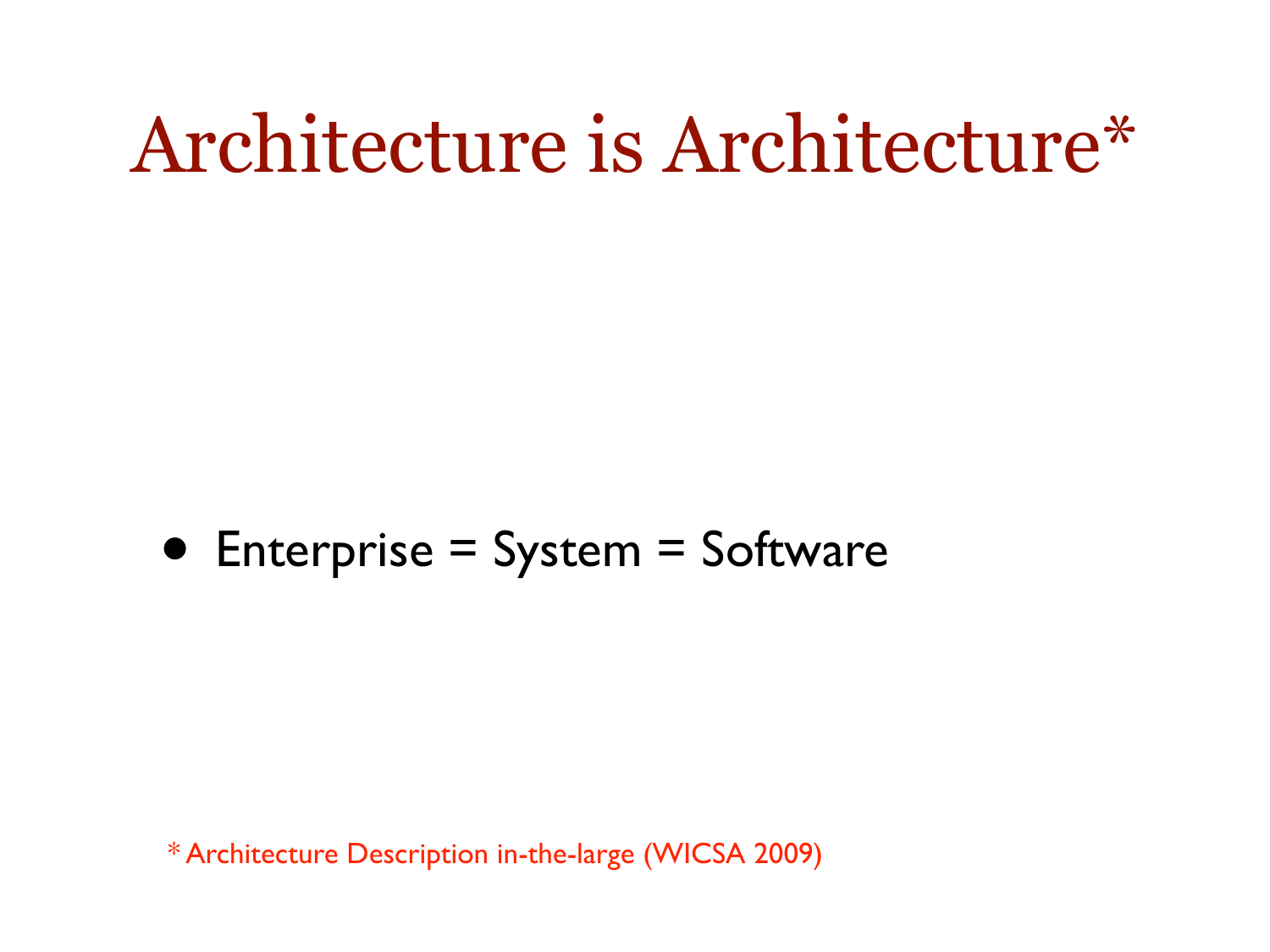## Interest-relativity

- Multiple stakeholders
- Diverse interests
- I'm instantly skeptical of approaches that do not take diverse stakeholders and varying interests into consideration

(My prejudices will come back to haunt us for the rest of the talk.)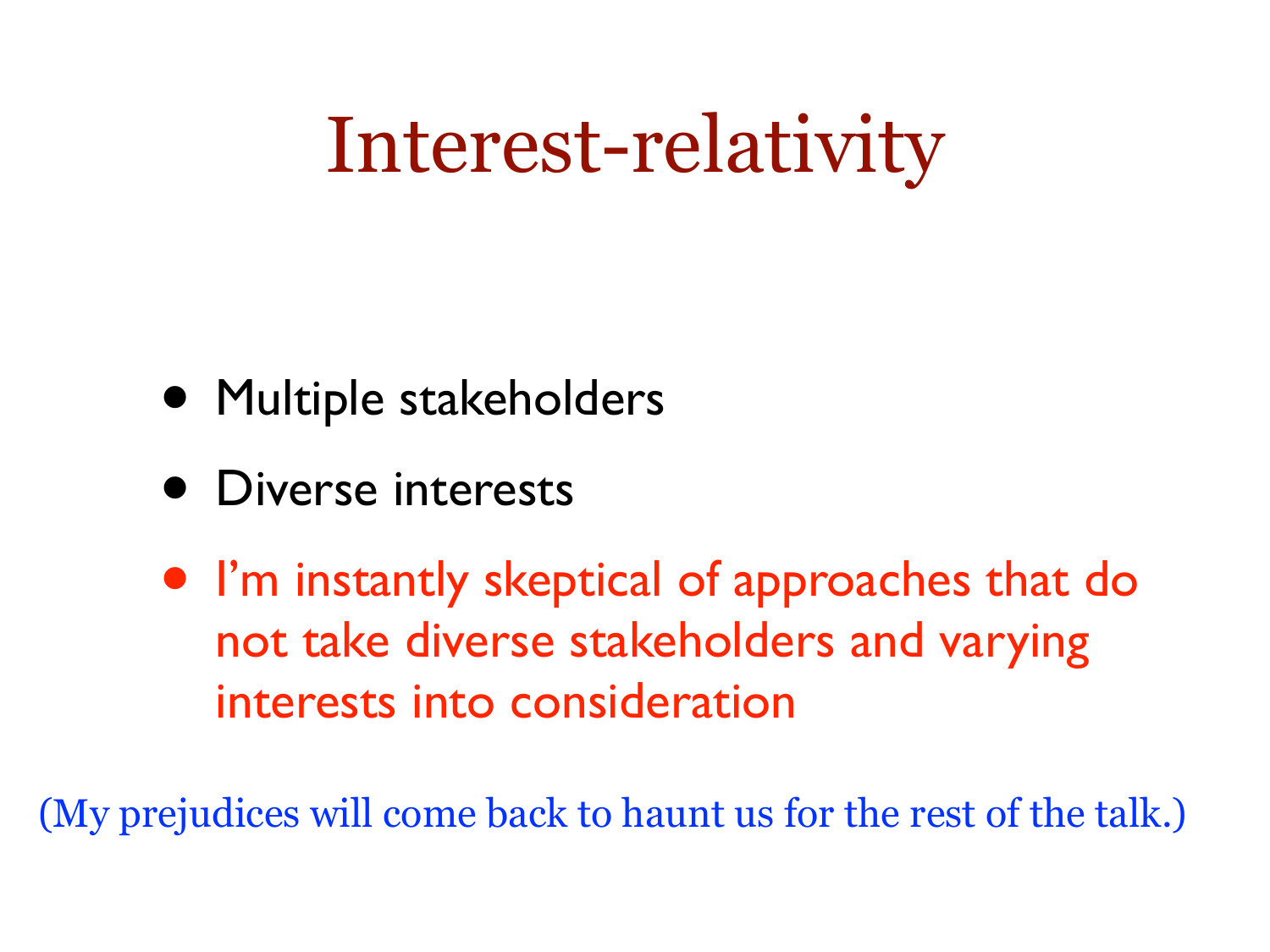# *Why* do they intertwine?



فنسا شنا ت

فينا استعوال ويتركز يتعاللونه

**CLERK** 

**GREEK LOCAL** 

Twin Peaks, San Francisco. elevation 922′ (281 m)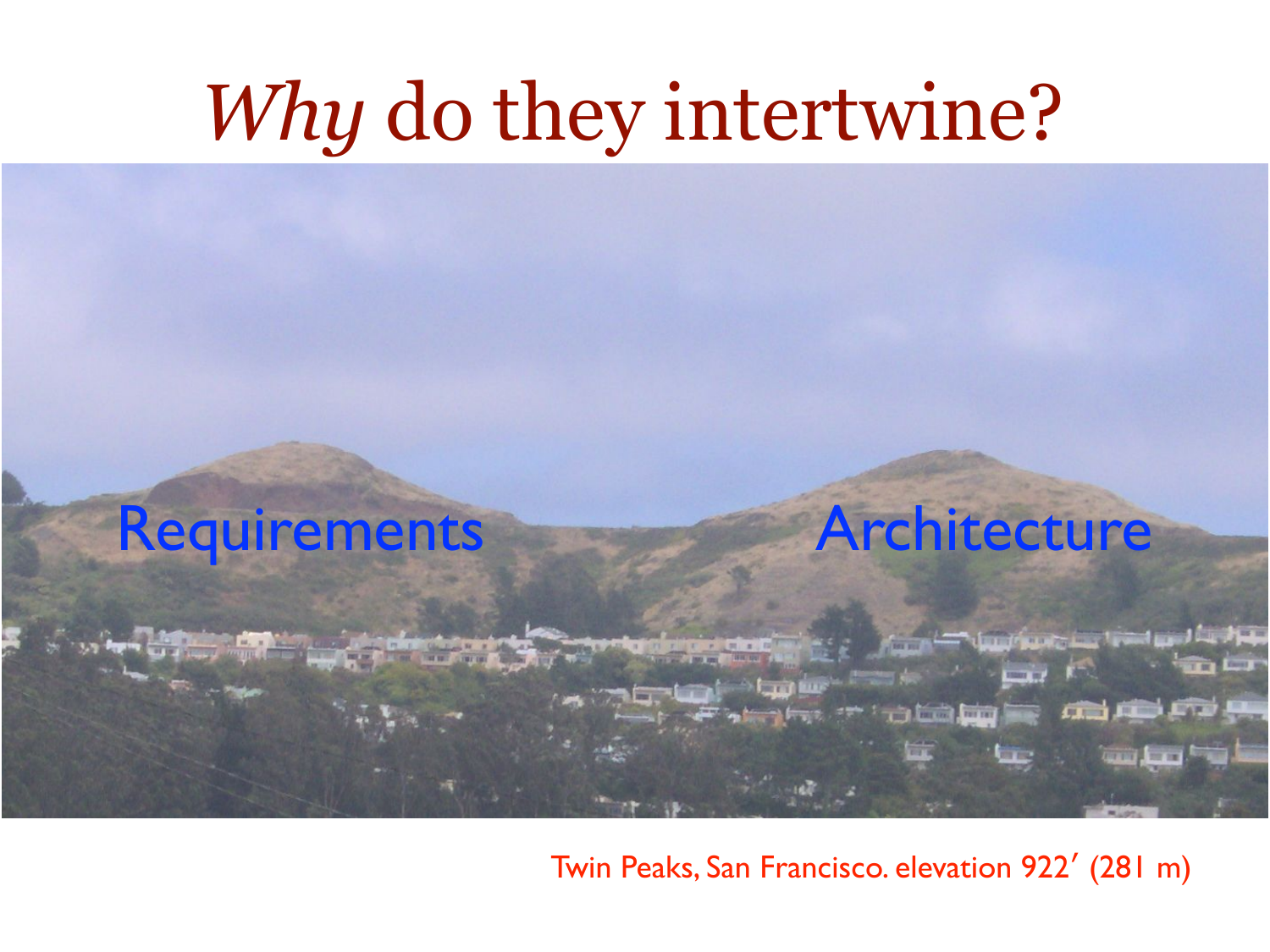## *Why* do they intertwine?



Twin Peaks, San Francisco. elevation 922′ (281 m)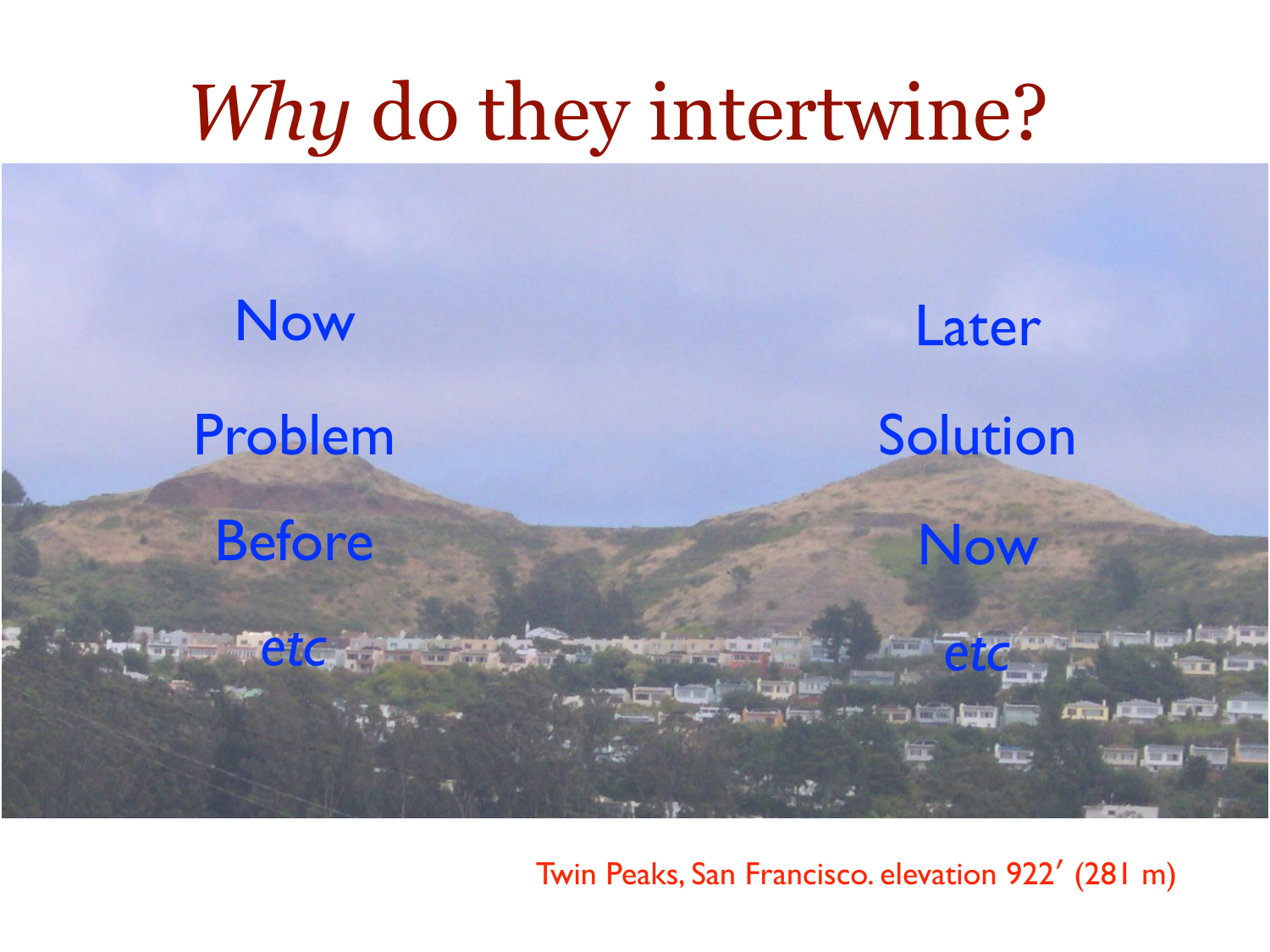*Why* do they intertwine?

- "*Concerns* are what we care about in software."\*
- Dijkstra's phrase, "separation of *concerns*"

\* S.M. Sutton Jr. and I. Rouvellou, Concern Space Modeling in COSMOS, OOPSLA 2001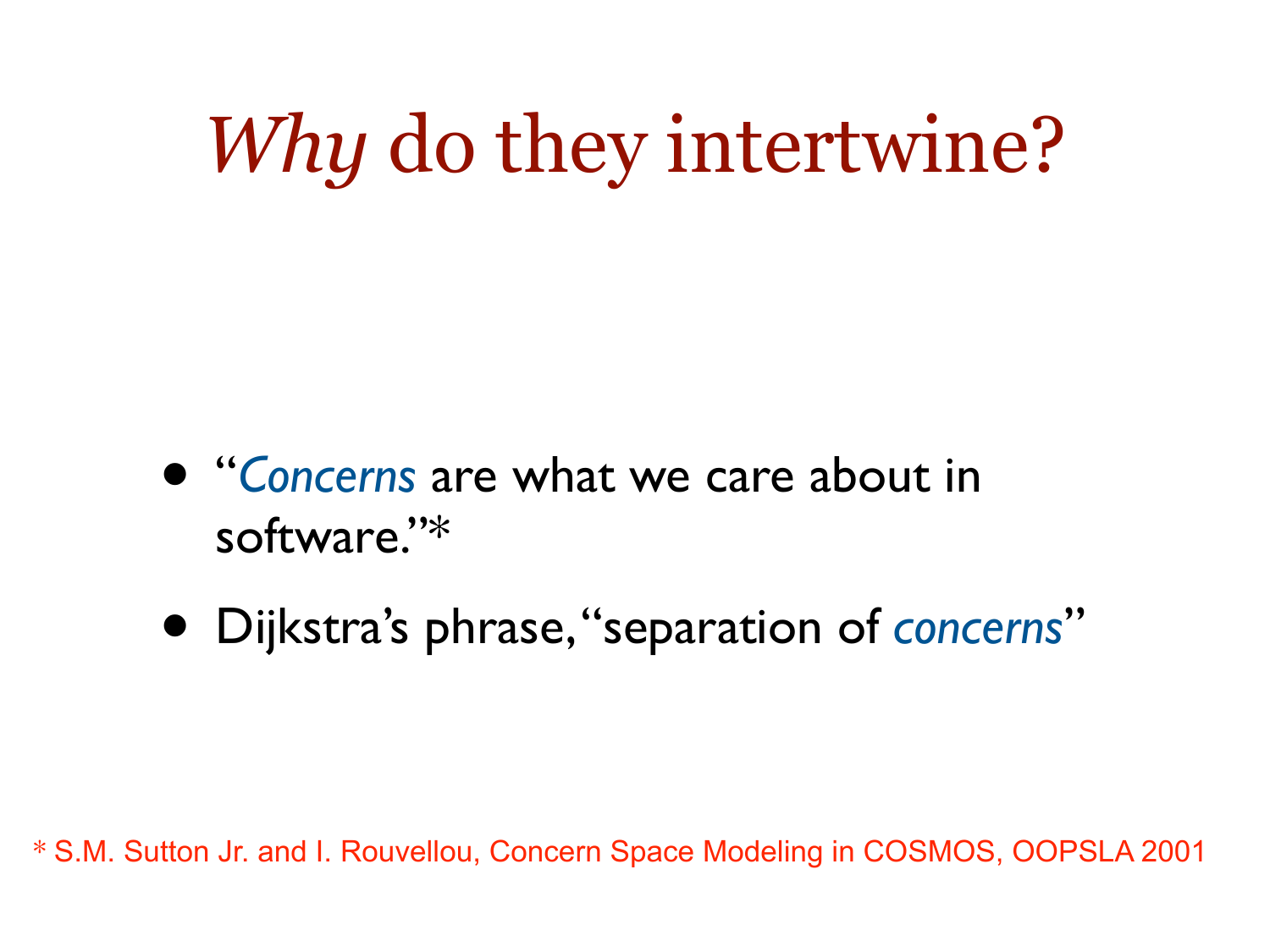#### "*separation of concerns*"\*

Let me try to explain to you, what to my taste is characteristic for all intelligent thinking. It is, that one is willing to study in depth an aspect of one's subject matter in isolation for the sake of its own consistency, all the time knowing that one is occupying oneself only with one of the aspects. We know that a program must be correct and we can study it from that viewpoint only; we also know that it should be efficient and we can study its efficiency on another day, so to speak. In another mood we may ask ourselves whether, and if so: why, the program is desirable. But nothing is gained—on the contrary!—by tackling these various aspects simultaneously. It is what I sometimes have called **"the separation of concerns"**, which, even if not perfectly possible, is yet the only available technique for effective ordering of one's thoughts, that I know of. This is what I mean by "focussing one's attention upon some aspect": it does not mean ignoring the other aspects, it is just doing justice to the fact that from this aspect's point of view, the other is irrelevant. It is being one- and multiple-track minded simultaneously.

\* E.W. Dijkstra, On the role of scientific thought, 1974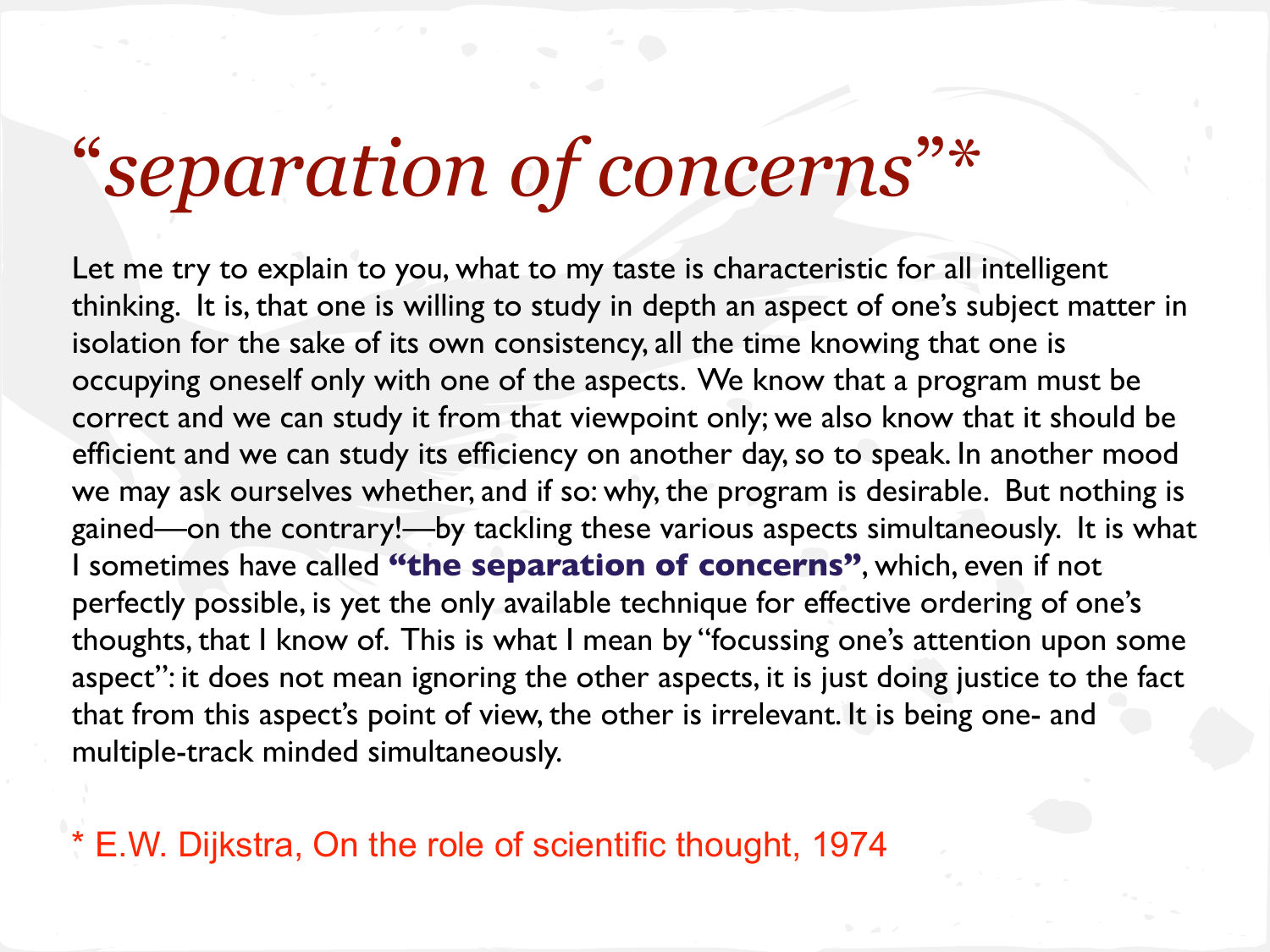# A brief history of concerns

*Rise of "process"\**

*Early Days Era of (almost) 1st-class concerns*

algorithm  $+$  data  $=$  program

#### 1980s

1974 Dijkstra "separation of concerns"

1992 ViewPoints (Nusibeh, Finkelstein *et al*.)

1995

architecture views: structure and behavior, 4+1, etc.

1996

Aspect-oriented programming

1999

Multi-Dimensional Separation of Concerns

Ross *et al*., Software engineering: process, principles, and goals

> Software Qualities and Specialties

> > IEEE 1471:2000

\* the Lost Decade?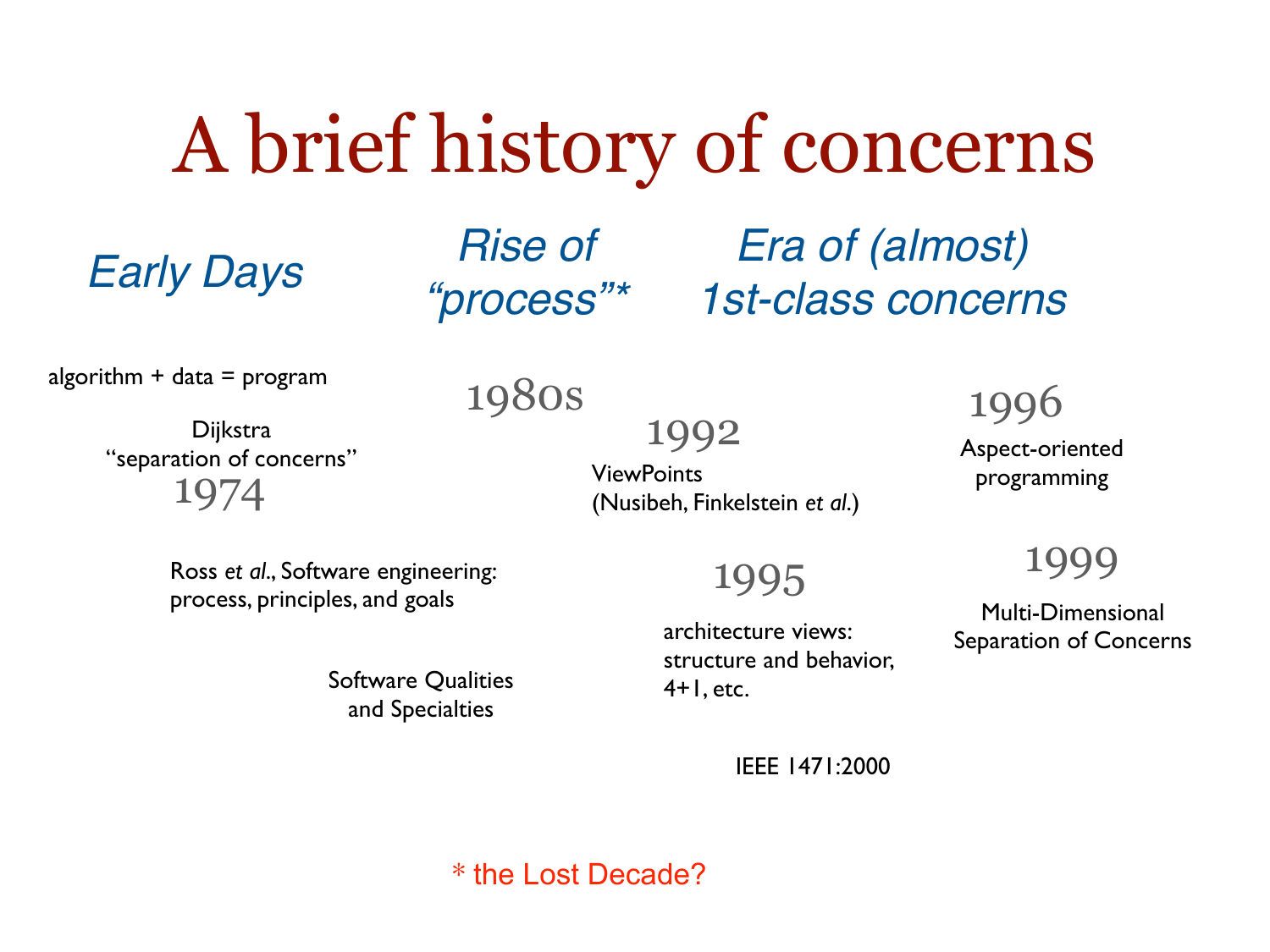Concerns in Architecture Description (AD)

IEEE 1471 asked the question, *Where do views come from?*

and suggested this answer, *Views address the concerns of the stakeholders*

\* IEEE 1471:2000, *Recommended Practice for Architectural Description of Software-Intensive Systems*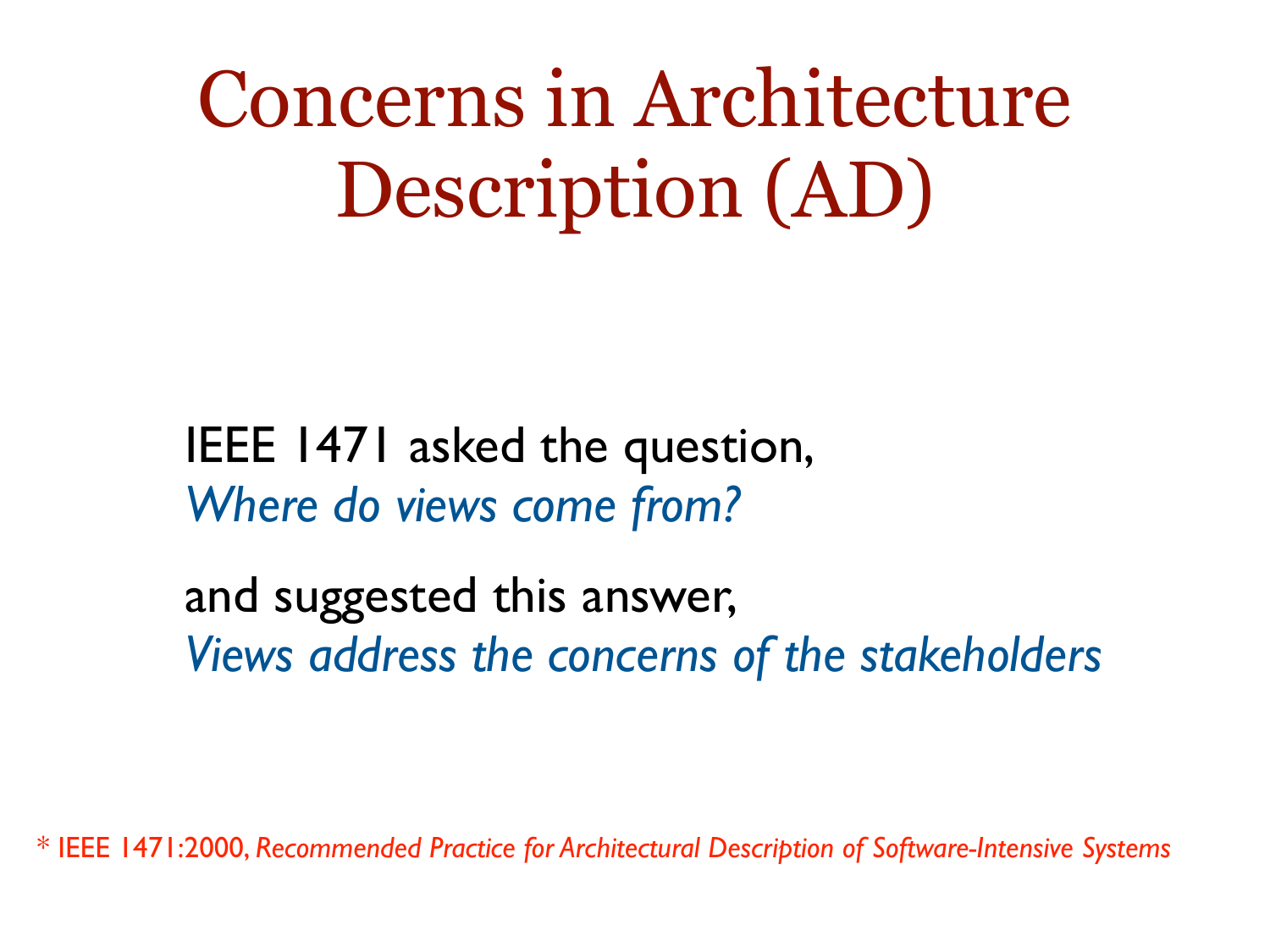#### *concern*, defined\*

• *concern*: interest in a system relevant to one or more of its stakeholders A concern pertains to any influence on a system in its environment; including developmental, technological, business, operational, organizational, political, economic, legal, regulatory, ecological and social influences

\* ISO/IEC/IEEE 42010:2011, *System and software engineering — Architecture description*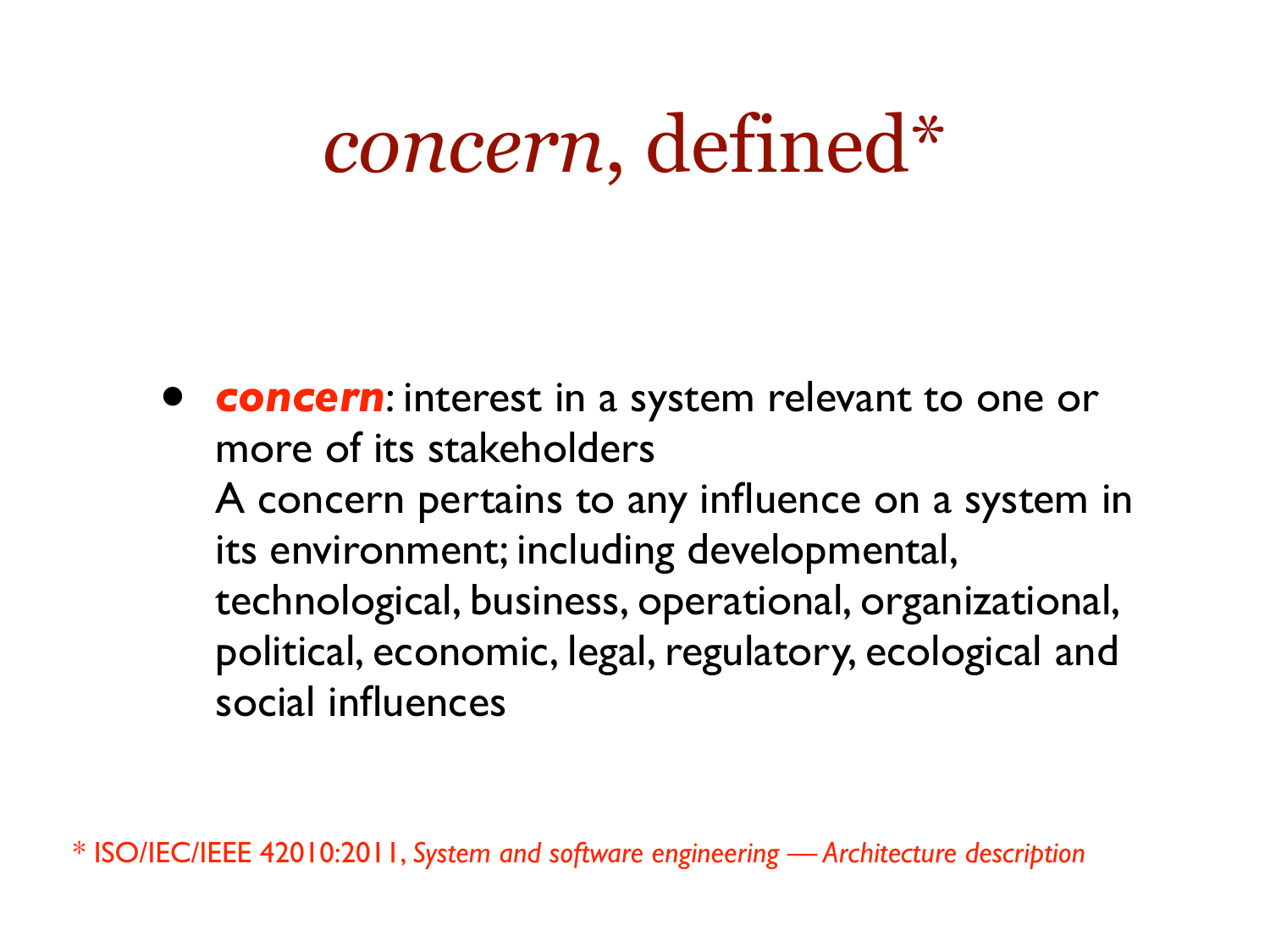#### Concerns in AD



\* ISO/IEC/IEEE 42010:2011, *System and software engineering — Architecture description*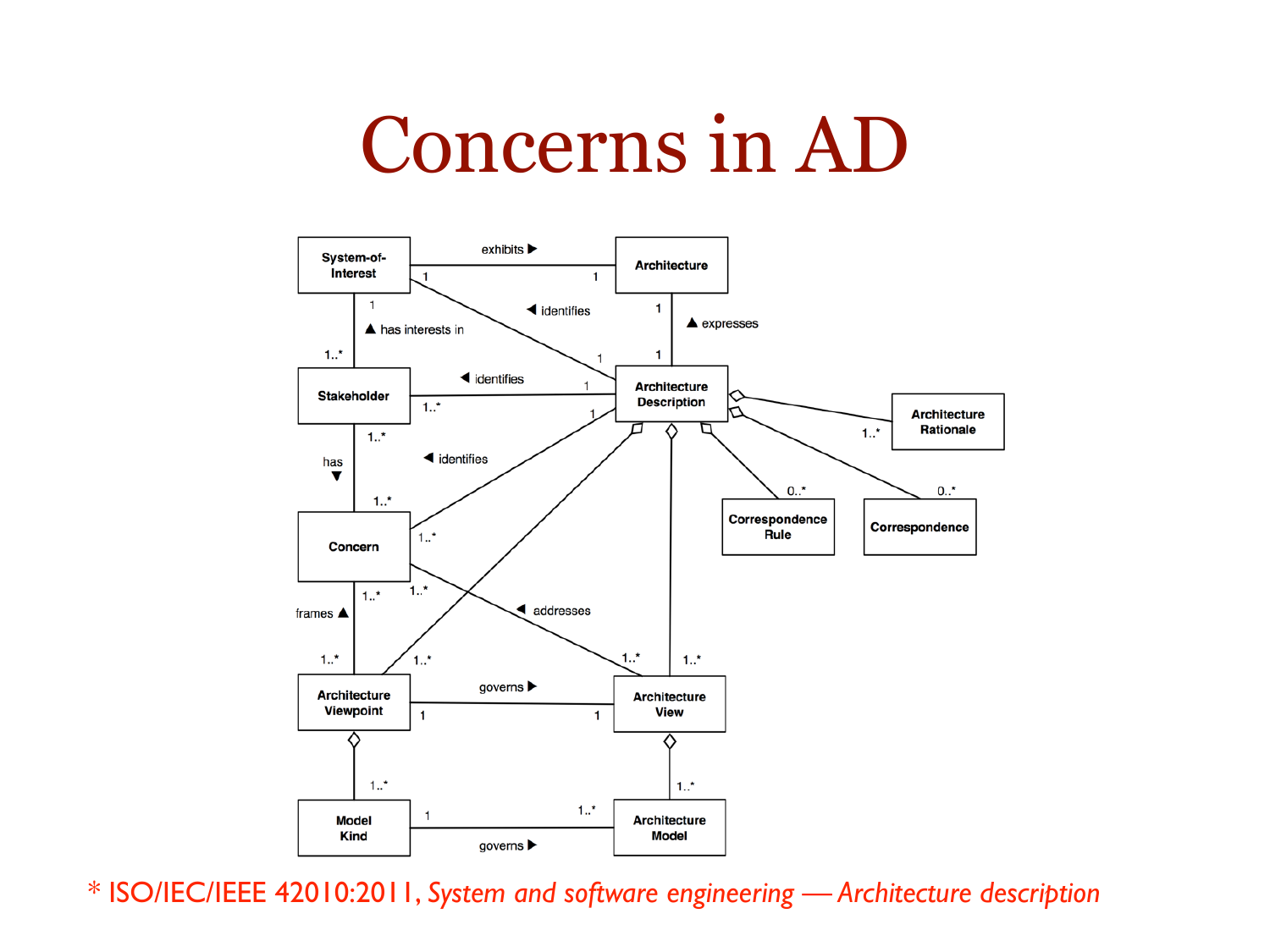## Role of Concerns

- name subjects, (i.e., "areas of interest")
- stakeholders and concerns reify "the environment"
- establish 'minimum' requirements on models ("representation schemes")
- select viewpoints, and then checked in views
- use in decision recording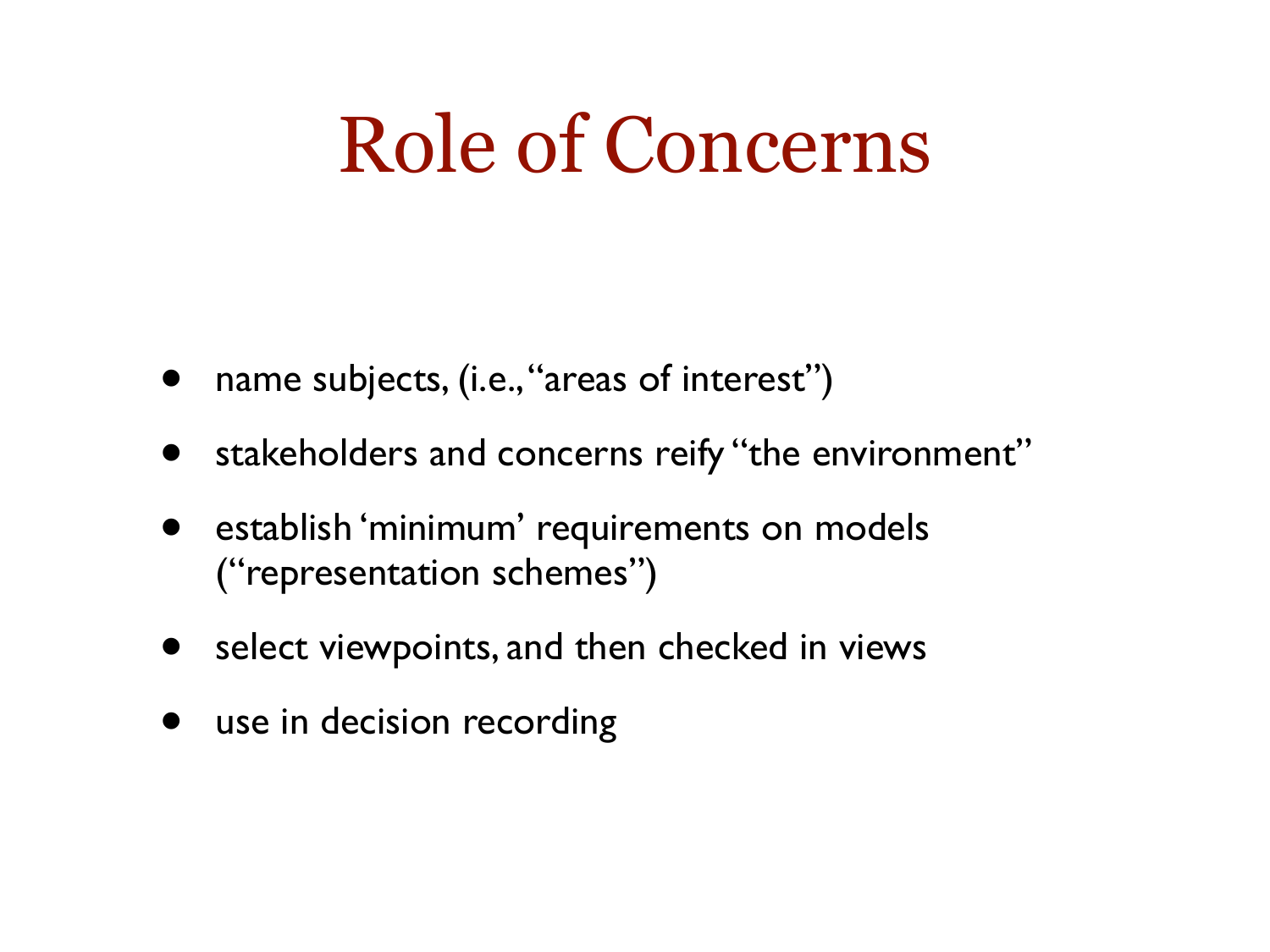# Examples

functionality, feasibility, usage, system purposes, system features, system properties, known limitations, structure, behavior, performance, resource utilization, reliability, security, information assurance, complexity, evolvability, openness, concurrency, autonomy, cost, schedule, quality of service, flexibility, agility, modifiability, modularity, control, inter-process communication, deadlock, state change, subsystem integration, data accessibility, privacy, compliance to regulation, assurance, business goals and strategies, customer experience, maintainability, affordability and disposability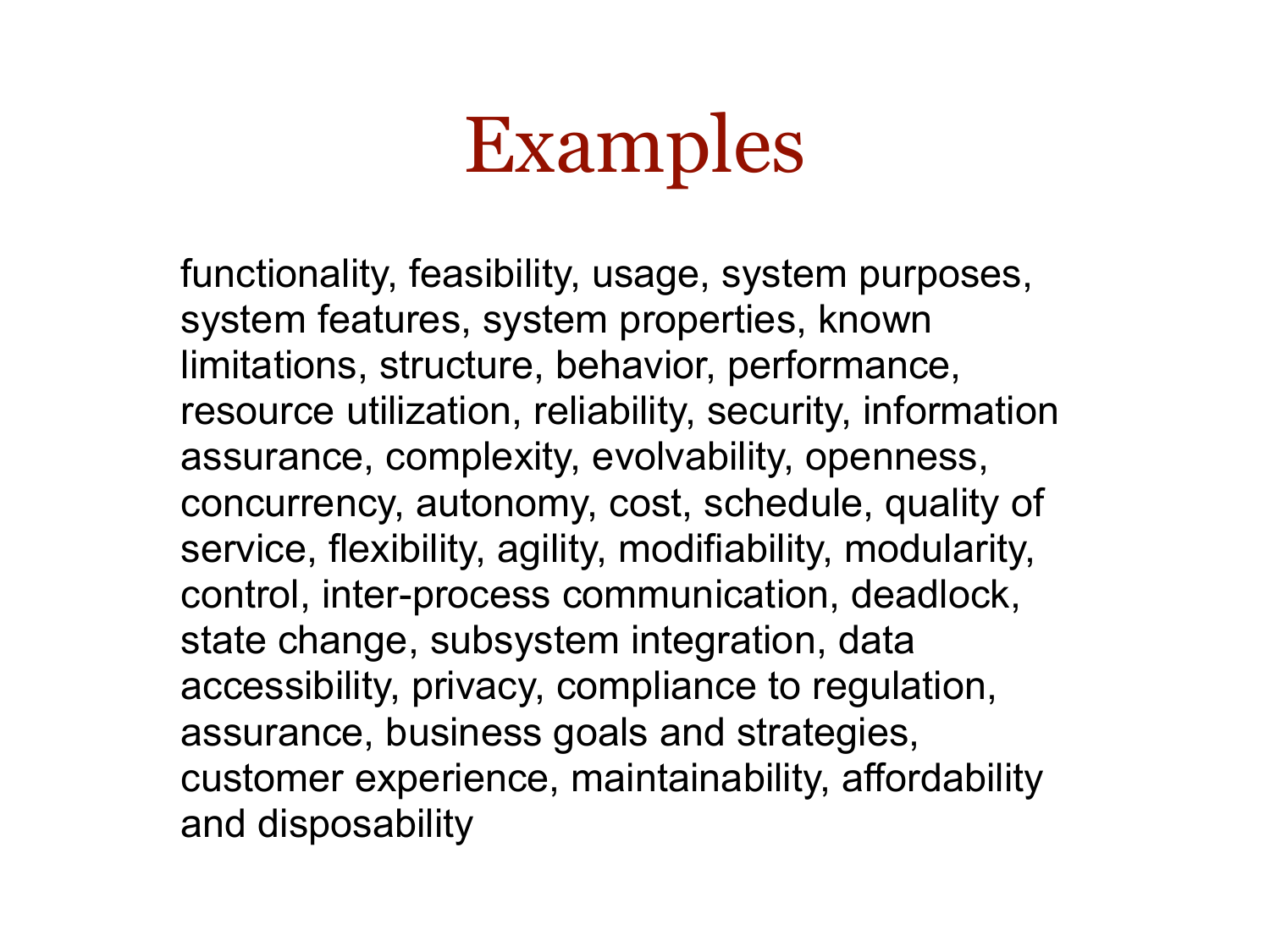What are Concerns (any) good for?

- Original IEEE 1471 case: *Is view V relevant to stakeholder S?*
- Traceability: *Should these elements be related?*
- Trade-offs: *Does decision A affect decision B?*

Concerns help to make the implicit (into the) explicit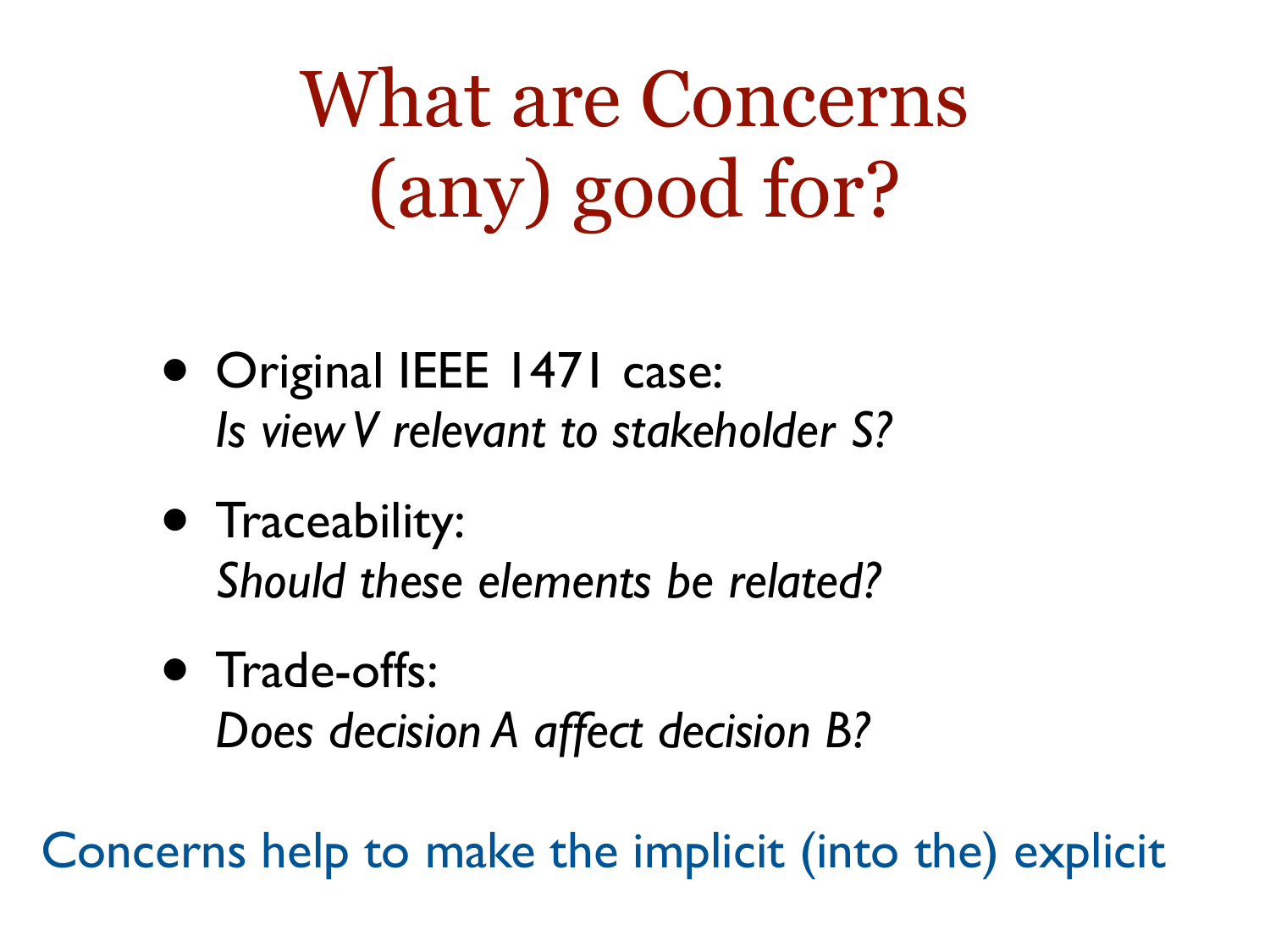# Summiting the Twin Peaks

- Can we do better?
- Concerns should be modeled and managed as first-class entities
- Our current process models do not support this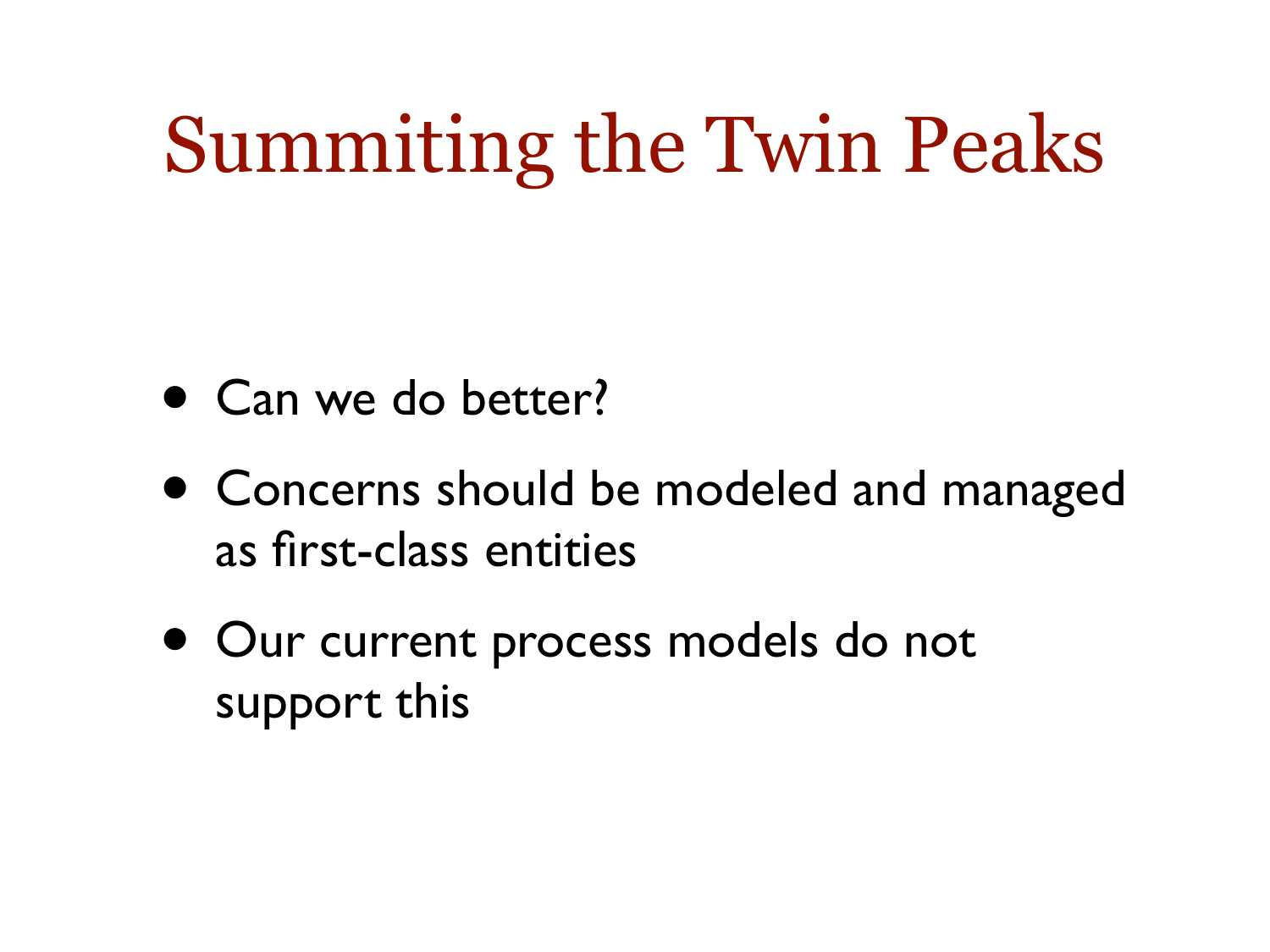# Misunderstanding Concerns



- "risks"
- "functions"
- "pervasive cross-cutting concerns"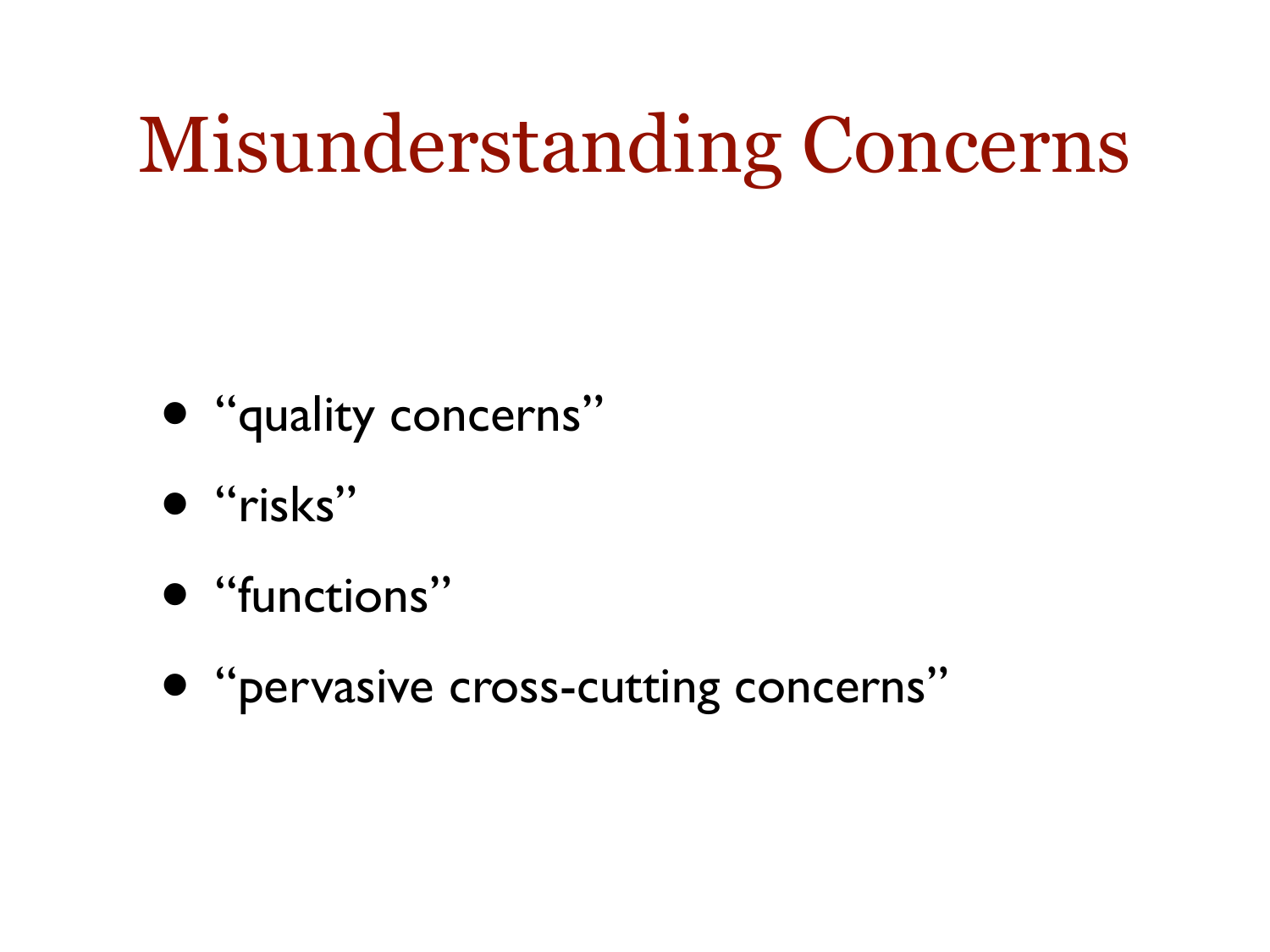# Empty process models



Figure 3 - The Kernel Alphas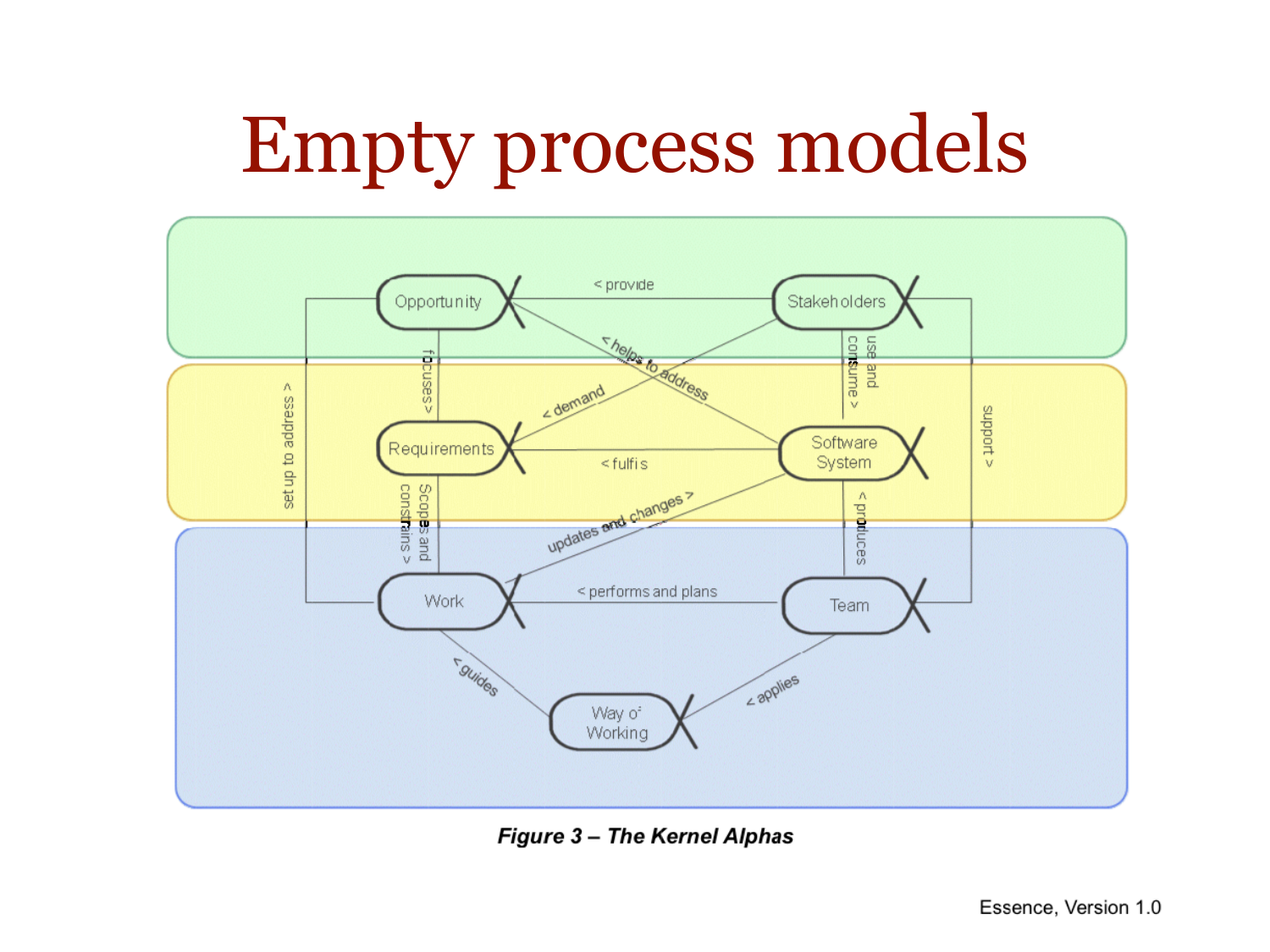# Empty process models

- What links a Requirement on this System with a Work Item? with a Team?
- Does the Team have the right skills to successfully deliver this Work Item?
- Is this Work Item affected by a change to this Requirement?
- What risks might befall this System? Are they being mitigated, managed and solved?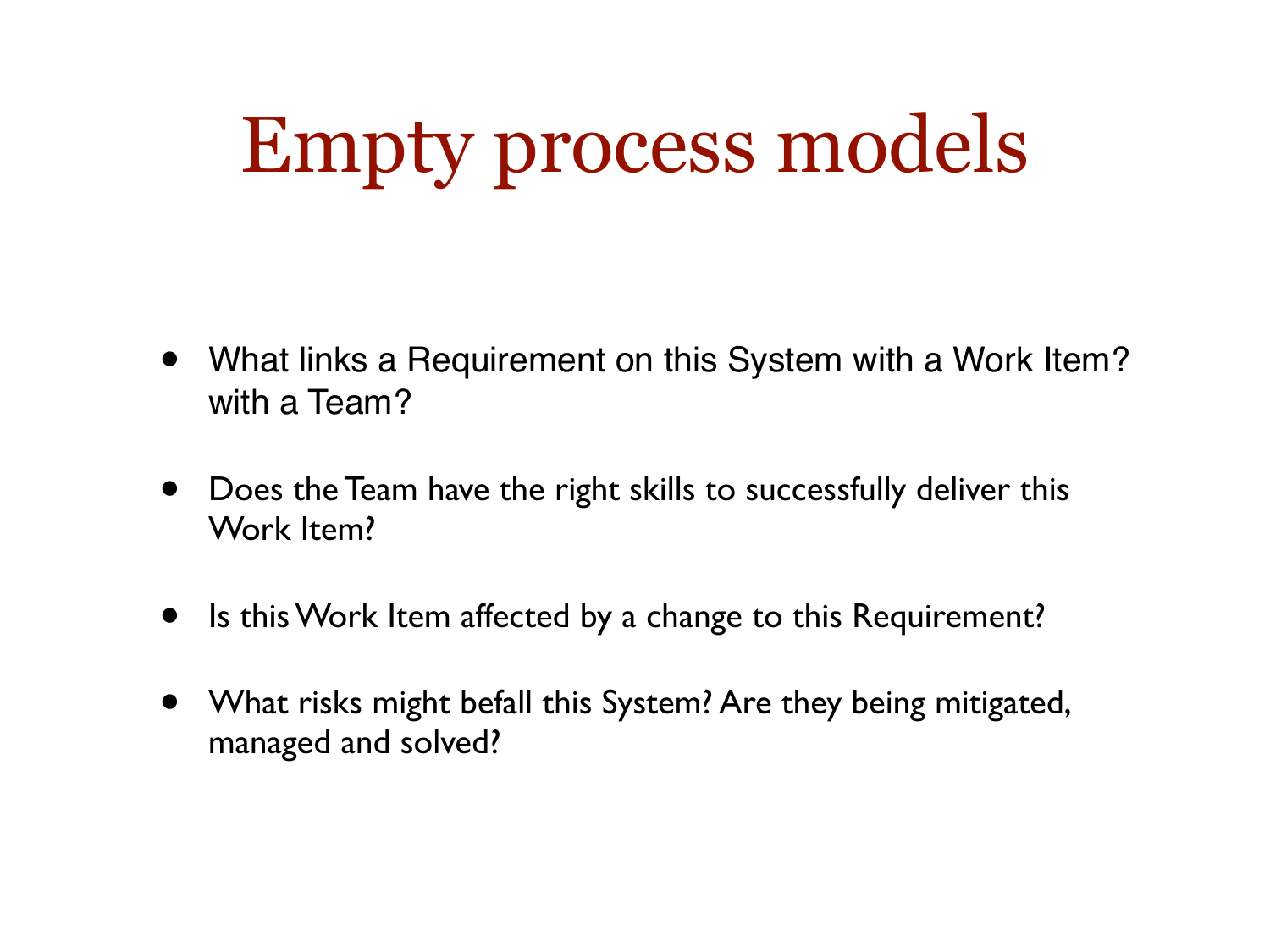## Concerns *bind*

- Concerns underwrite the reasons for work (processes and tasks):
	- ∗ e.g., We perform this work item because it yields an understanding of system deployment
- Concerns give work products their meanings:
	- ∗ e.g., This work product explains how reliability is managed during system development
- Concerns are the things we are interested in; they bind together processes, artifacts, people, in terms of their relevance

Perhaps "semantic traceability" is a better phrase?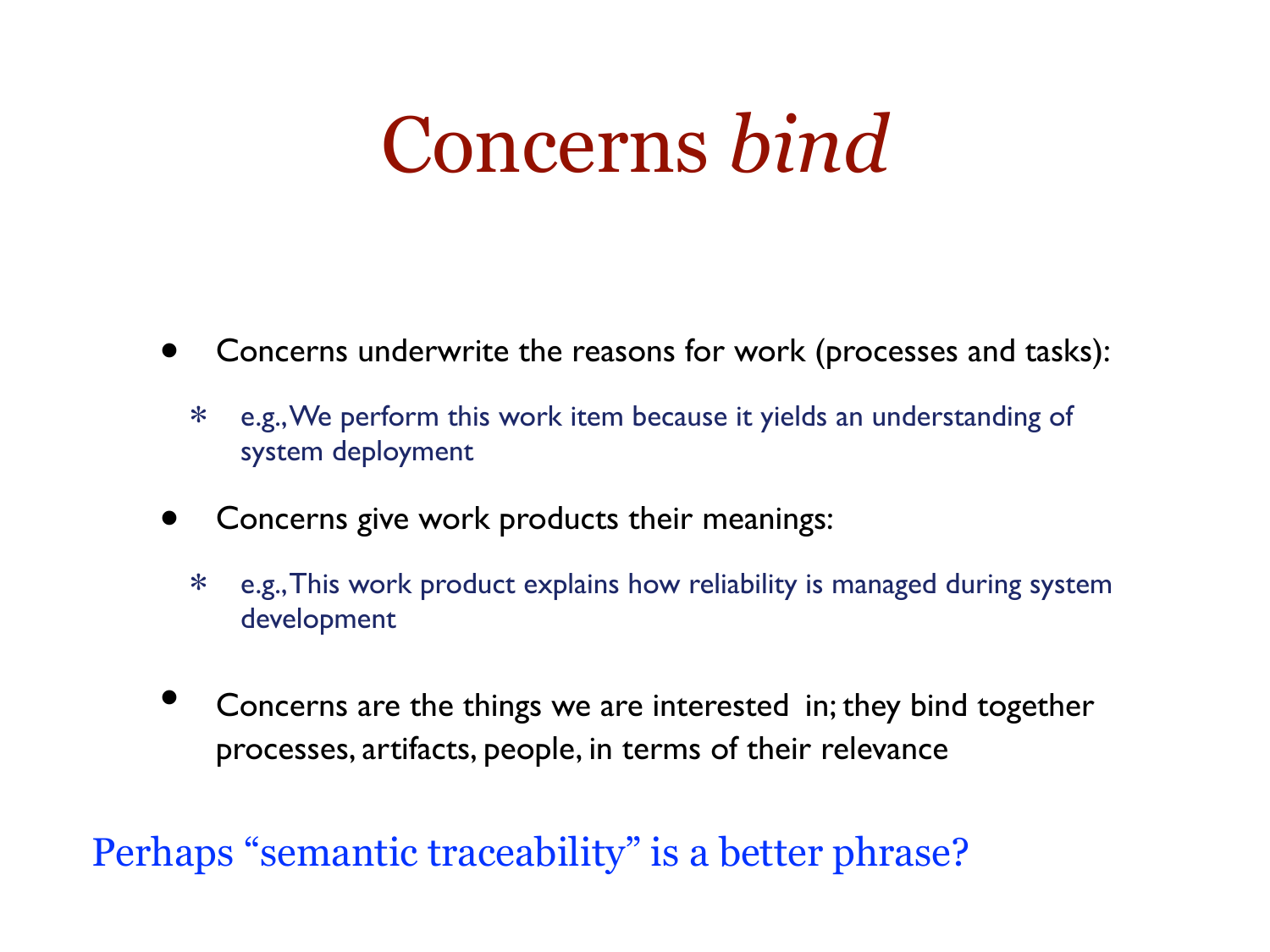# Concerning Concerns

- Atomic?
- Closed set?
- "Relatable"?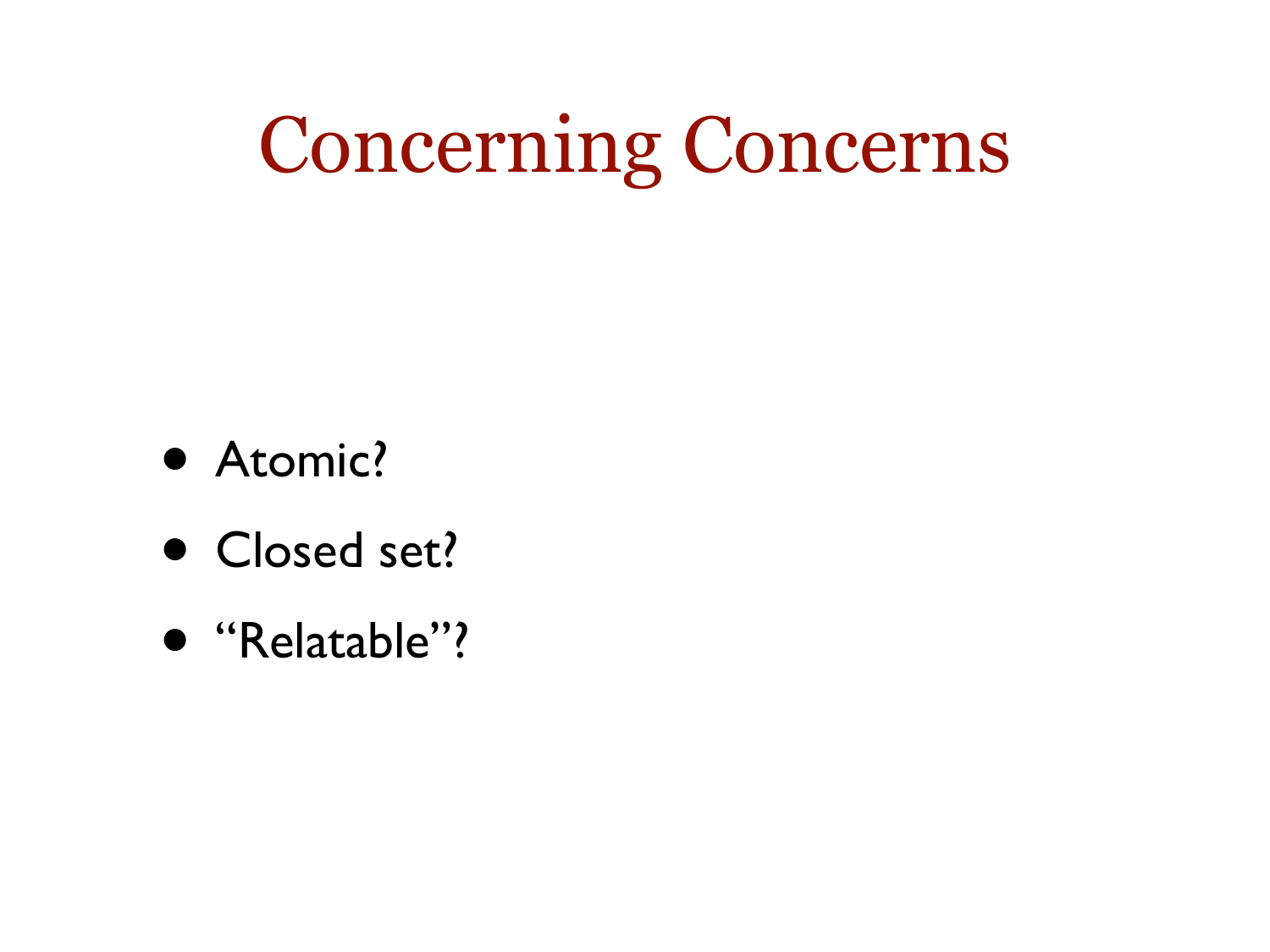#### Precursors

- Goal-oriented requirements
- Patterns and tactics
- Break down problem | solution "peaks" into manageable-sized piece
- Suggest ways of refining, relating atoms